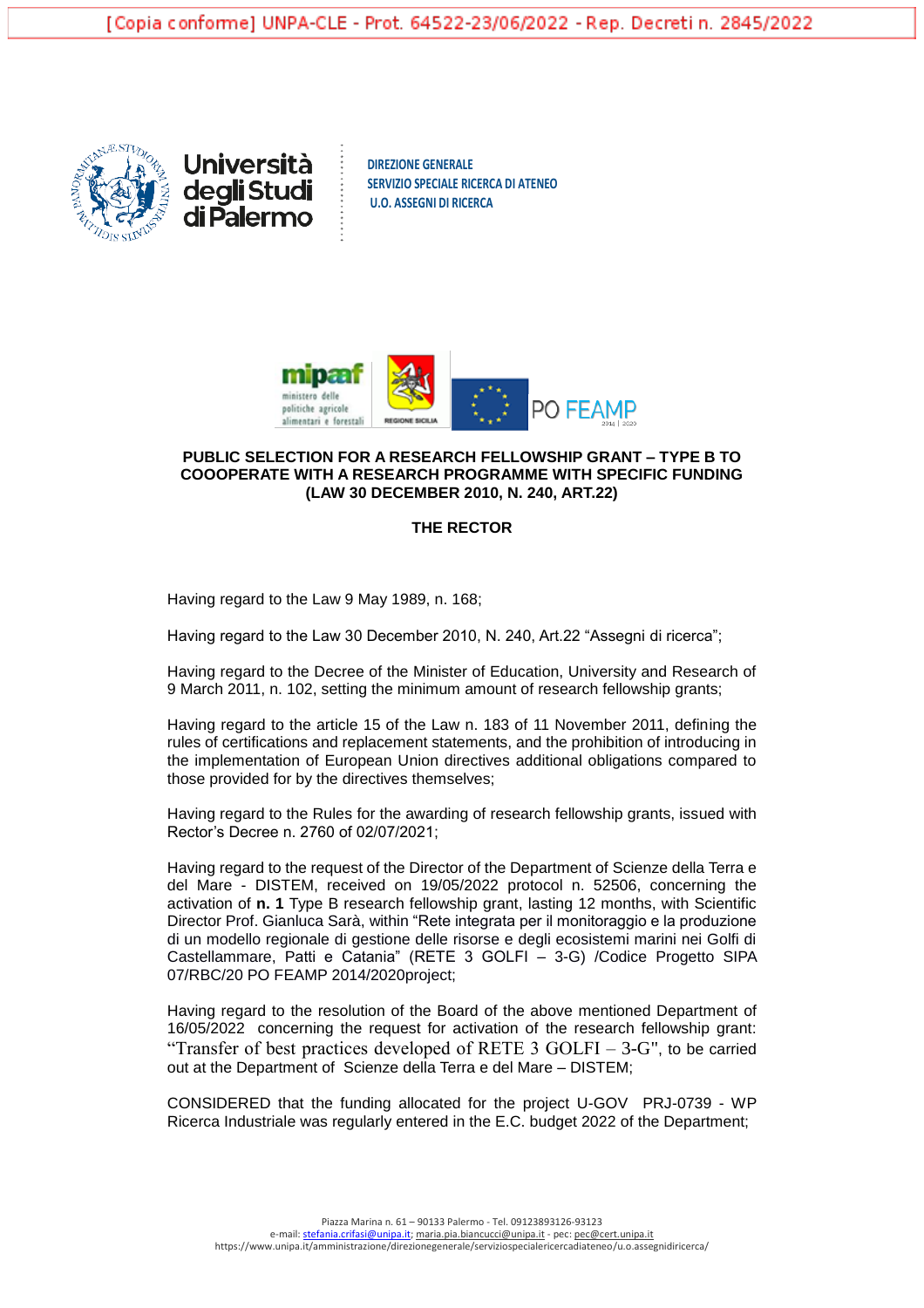

**DIREZIONE GENERALE SERVIZIO SPECIALE RICERCA DI ATENEO U.O. ASSEGNI DI RICERCA**

HAVING REGARD to the declaration of allocation of the budget covering the research fellowship grant on the above-mentioned project, sent by the Administrative official of the Department above-mentioned;

# **DECREES**

# **Art. 1 - Duration and amount of the research grant**

A public selection procedure is called, based on qualifications and interview, for the assignment of n. **1** research fellowship grant for collaboration in research activities (Type B) as specified below:

- Scientific -disciplinary area: 05
- Scientific-disciplinary sector: BIO/07
- -Scientific Director: Prof. Gianluca Sarà
- -Department: Scienze della Terra e del Mare DISTEM
	- Title *"Transfer of best practices developed of RETE 3 GOLFI – 3-G""*
- Description:

Activities: formulation in Italian and English and transfer of guidelines to inform and redirect the management policies concerning the 3 Co.Ge.PA; various dissemination and dissemination activities (e.g. organization of workshops, highlights, infographics, newsletters) to inform stakeholders, cross-border and international scientific research and working groups.

## Duration: 12 months

Project Funds: Progetto "Rete integrata per il monitoraggio e la produzione di un modello regionale di gestione delle risorse e degli ecosistemi marini nei Golfi di Castellammare, Patti e Catania" (RETE 3 GOLFI – 3-G) /Codice Progetto SIPA 07/RBC/20 in attuazione della misura a titolarità 1.40, lettere c) ed i) del PO FEAMP 2014/2020 - codice U-GOV PRJ-0739 - WP Ricerca Industriale.

### CUP G79C19000090009

The total gross amount for 12 months is equal to  $\epsilon$  24.000,00 including the charges borne by the Administration and will be paid to the beneficiary in deferred monthly instalments.

The Administration guarantees equality and equal opportunities for men and women for the assignment of the grant in question in accordance with the law of 10 April 1991 n. 125 and subsequent modifications.

### **Art. 2 - General admission requirements**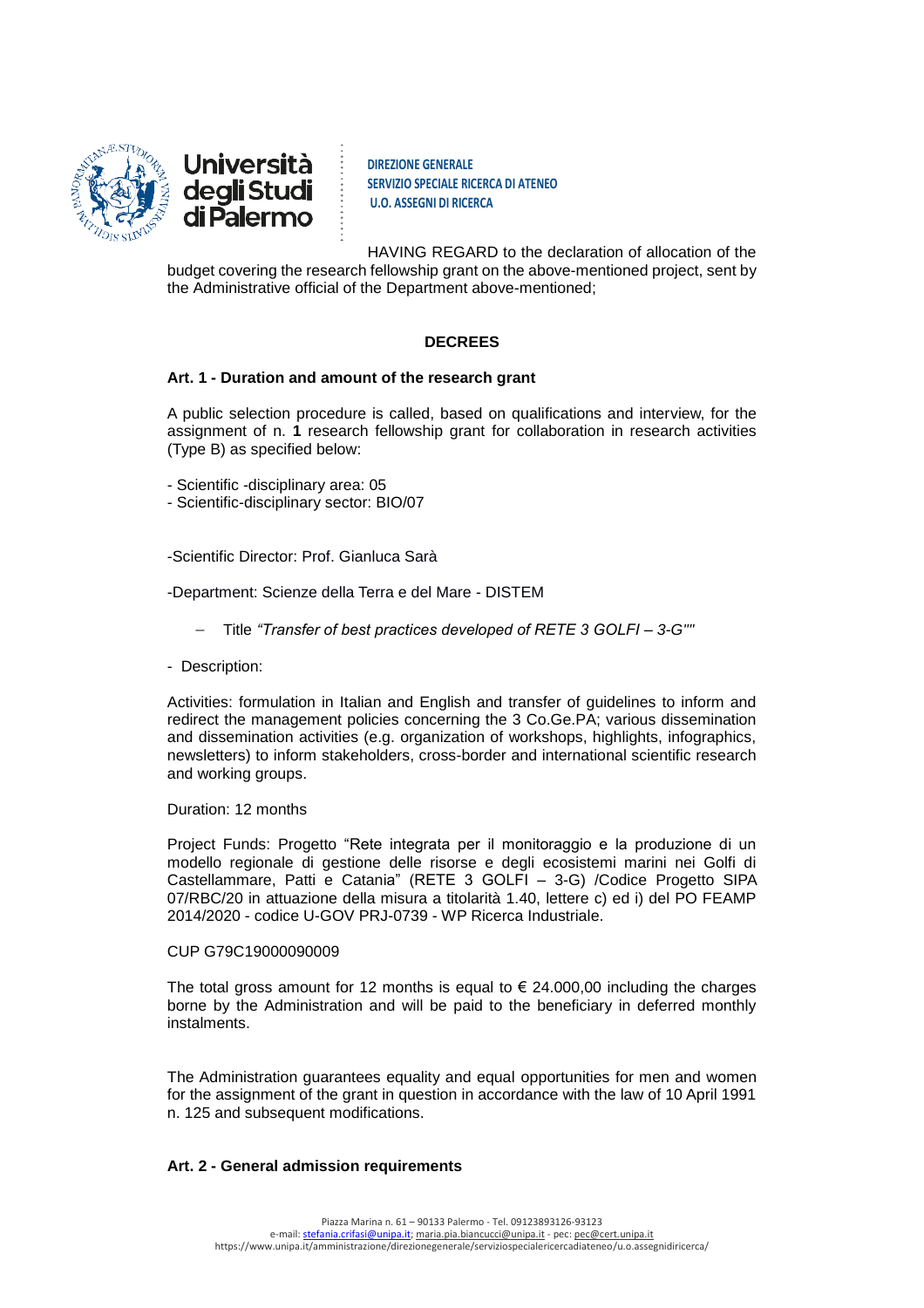

**DIREZIONE GENERALE SERVIZIO SPECIALE RICERCA DI ATENEO U.O. ASSEGNI DI RICERCA**

The holders of an Italian Degree obtained under the previous system (before Ministerial Decree 509/99) of an Italian Master's Degree, of a single-cycle Degree or equivalent

qualifications issued by foreign countries, who are in possession of a professional scientific curriculum suitable for carrying out research activities as for Art.1 may apply for the public selection for the assignment of the allowance in question.

Italian citizens who are excluded from the active political electorate cannot be admitted to the selection procedure.

Citizens of EU Member States and non-EU countries must also possess the following requisites:

• enjoy full civil and political rights in the states of belonging or provenance;

• be in possession, with the exception of the ownership of Italian citizenship, of all other requisites envisaged for Italian citizens;

• have a working knowledge of the English language

Applicants must possess the prescribed requirements on the date of expiry of the deadline for the submission of the application for admission.

The University administration may at any time, with a motivated provision, decide the exclusion from the selection procedure due to the lack of the prescribed requirements.

# **Art. 3 - Application and deadline**

The application for admission to the selection procedure, drawn up in free paper according to the form attached to the notice (Annex 1, downloadable from the following link:

[http://www.unipa.it/amministrazione/direzionegenerale/serviziospecialericercadiatene](http://www.unipa.it/amministrazione/direzionegenerale/serviziospecialericercadiateneo/u.o.assegnidiricerca/struttura/modulistica.html) [o/u.o.assegnidiricerca/struttura/modulistica.html](http://www.unipa.it/amministrazione/direzionegenerale/serviziospecialericercadiateneo/u.o.assegnidiricerca/struttura/modulistica.html) - [ALLEGATI DOMANDA ASSEGNI](http://www.unipa.it/amministrazione/direzionegenerale/serviziospecialericercadiateneo/u.o.assegnidiricerca/.content/documenti/allegati_domanda_ass._tipologia_b_.doc)  [TIPOLOGIA B](http://www.unipa.it/amministrazione/direzionegenerale/serviziospecialericercadiateneo/u.o.assegnidiricerca/.content/documenti/allegati_domanda_ass._tipologia_b_.doc) ), signed by the candidate, scanned and accompanied by the other attachments downloadable from the aforementioned link and by the documentation deemed useful for the purposes of the assessment (in PDF format), should be addressed to the Servizio Speciale Ricerca di Ateneo, U.O. Assegni di Ricerca, University of Palermo, Piazza Marina n. 61 - 90133 Palermo and forwarded, no later than thirty days from the date of posting of this notice to the University notice board, by electronic means (by midnight of the thirtieth day), by personal PEC at the address: [pec@cert.unipa.it.](mailto:pec@cert.unipa.it)

The application form and the attached documents must be contained in a single PEC. For reasons related to the management of the certified e-mail box, the files to be sent attached to the PEC must have a maximum overall size of 30 MB. As regards the scientific works for which the evaluation is requested, the candidate is required to submit a specific substitutive declaration of certification in which, specifying whether he is the author or co-author, he must list them, number them and divide them by type. For each scientific work listed in the aforementioned list, the link through which the Commission can view it must be indicated.

The Administration is exempt from any responsibility for the non-receipt of the PEC sent by the candidates dependent on technical errors and / or causes not attributable to the same.

The obligation to sign by hand is considered fulfilled by attaching a copy of a valid identity document to the scan of the completed application and signed by the PEC holder.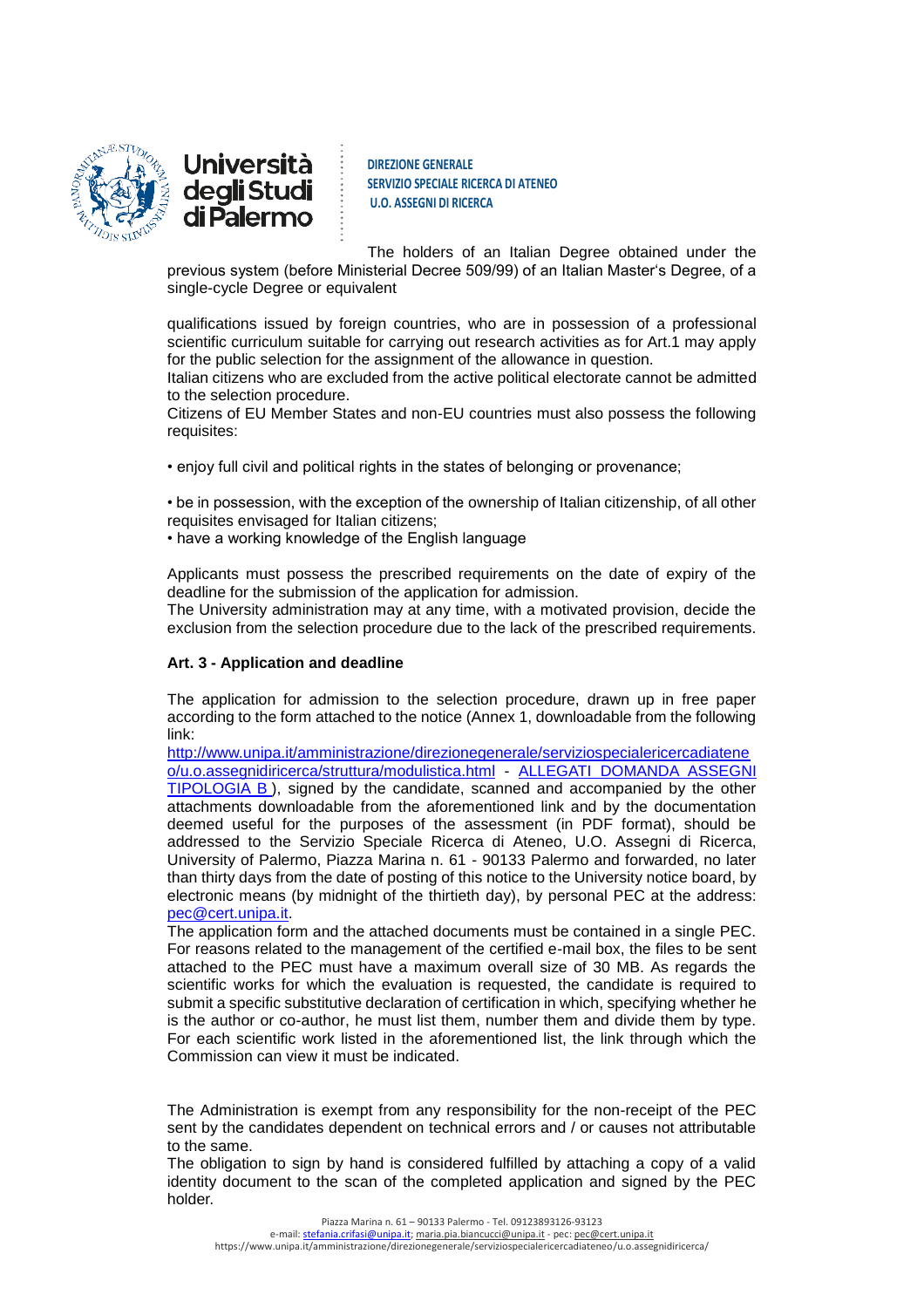



For subjects belonging to the Member States of the European Union and non-EU countries, the application for admission to the selective procedure, signed with a digital signature and scanned, as well as the relative documentation requested (in PDF format) can be sent electronically from an address of ordinary e-mail by sending an e-mail to the following address: mailprotocollo@unipa.it. If it is not possible to sign with

a digital signature, the obligation of handwritten signing, is considered fulfilled with validation of the application and declarations by handwritten signature before the interview.

In both of the cases described above, it is necessary to specify in the subject of the email the following: "Public selective procedure for the assignment of a research grant, Scientific Responsible Prof. Gianluca Sarà *FEAMP n. 1 assegno "trasferimento*".

For the participation in the competition candidates are required, under penalty of exclusion, to pay within the deadline for submission of the application, a contribution for organizational costs in the amount of  $\epsilon$  50.00. This contribution must be paid by

bank transfer to c/c n. 000300004577 registered to the University of Palermo - Via Roma, 185 - 90133 Palermo - identification code of the treasury of the University of Palermo 9150300 - UniCredit S.p.A. - IBAN code IT09A0200804682000300004577 - SWIFT code: UNCRITMMPAE indicating in the reason for payment: "Contributo per la partecipazione alla procedura selettiva pubblica per l'attribuzione dell'assegno di ricerca di cui è responsabile Scientifico del progetto il Prof. Gianluca Sarà *FEAMP n. 1 assegno "trasferimento*".

Copy of the bank transfer must be attached to the application.

In the application the candidates must indicate the selection call for which they intend to apply, the area and the scientific disciplinary sector (SSD) of reference of the research, the Department, the title of the research and the scientific director of the project; they must also declare under their own responsibility what is specified below: • surname and name;

- place and date of birth;
- mailing address;
- residence;
- telephone number, e-mail box, social security number (or tax code, if any);
- citizenship;

• municipality on whose electoral lists they are registered, or the reasons for nonregistration or cancellation from the same lists;

• to have no criminal convictions or to have ongoing criminal proceedings. In the opposite case, they must indicate the penal convictions reported or the criminal proceedings in progress, specifying whether amnesty, judicial pardon, pardon, etc. have been granted.

• degree held with the indication of the final mark and the date and the University in which it was awarded (candidates with a qualification obtained abroad that has not been declared equivalent, must expressly request a declaration of correspondence,

only for the participation in the selection and attach the documents required by current legislation to enable the aforementioned declaration in question by the selection Committee);

• PhD title (if they hold one) or, for specific sectors, Medical Gratuate School degree, with indication of the date of achievement and of the issuing University. Candidates with a PhD qualification obtained abroad must send together with the application form the qualifications with certified Italian translation and legalization by the authorities of the Country issuing the title (except in the case of exemption under international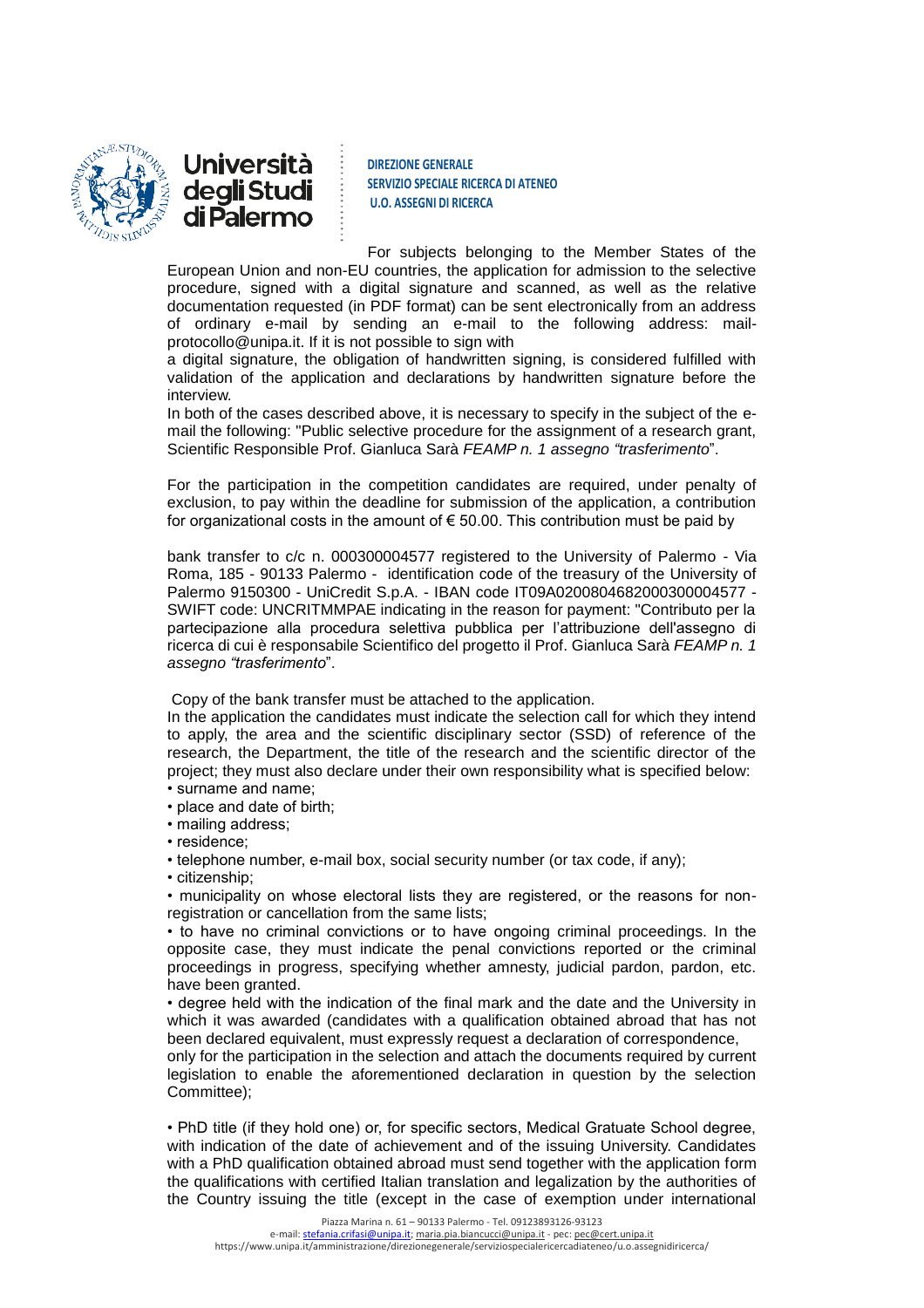



agreements and conventions) Each qualification must also be accompanied by the"Declaration of value" ("Dichiarazione di valore") issued by the Italian diplomatic representation in the Country where the qualification was obtained. Where the title has been declared equivalent, the candidate must attach the relevant documentation);

• attendance, if any, of second-level masters courses, post-graduate specialization courses obtained both in Italy and abroad, attendance of high- specialization schools, organization of scientific meetings, periods spent at Italian and foreign scientific institutions;

• e-mail address, to which the communications relating to this selective procedure are to be transmitted;

• enjoyment of civil and political rights in the Country of origin or provenance, or reasons for exclusion from them (for EU citizens and non-EU citizens);

• knowledge of english language (certified by certificate of level B1 or verified during the interview)

• non-existence of incompatibility pursuant to art. 11 of this announcement (otherwise the type of incompatibility must be indicated);

• to have or not have benefited from previous research fellowship grants pursuant to art. 22 of the law 240/2010;

• to have or not to have already been the holder of fixed-term research contracts (if any) pursuant to art. 24 of Law 240/2010.

The qualifications submitted for evaluation must be sent in certified copy or accompanied by a replacement statement, pursuant to article 46 or of a declaration pursuant to article 47 of the aforementioned decree.

The data and documents held by the University of Palermo may be acquired *ex officio* if the candidate indicates the indispensable elements for obtaining the information or data requested.

Candidates who hold only the degree must, on pain of exclusion from the competition, submit the documentation necessary to demonstrate they possess a scientific professional curriculum suitable for carrying out the research activity of this announcement.

Disabled candidates, according to the law of 5 February 1992, n. 104, will have to make explicit request, in relation to their handicap, with regard to the aid necessary to be able to sustain the interview.

The University administration assumes no responsibility for the dispersal of communications due to incorrect indication of the contact by the candidate or failure or late communication of the change of address and contanct indicated in the application, nor for any errors not attributable to the administration itself.

Applications missing both from the application form signed and drawn up according to annex 1 and from any other document required by the call under penalty of exclusion and applications sent after the deadline will be declared ineligible.

# **Art. 4 – Selection Committee**

No later than 15 days from the deadline for submission of applications, the Board of the Department Council or the Board of the field office proposes the names of the members of the Selection Committee, (three full members and an alternate one), chosen among the professors or researchers (tenured or not tenured) of the University of Palermo belonging to the CUN area of research, including the Scientific Director of the project entitled to funding, with the role of President.

In the first meeting, the Commission of selection, appointed by decree of the Rector, preliminarily and explicitly establishes the criteria and methods for assessing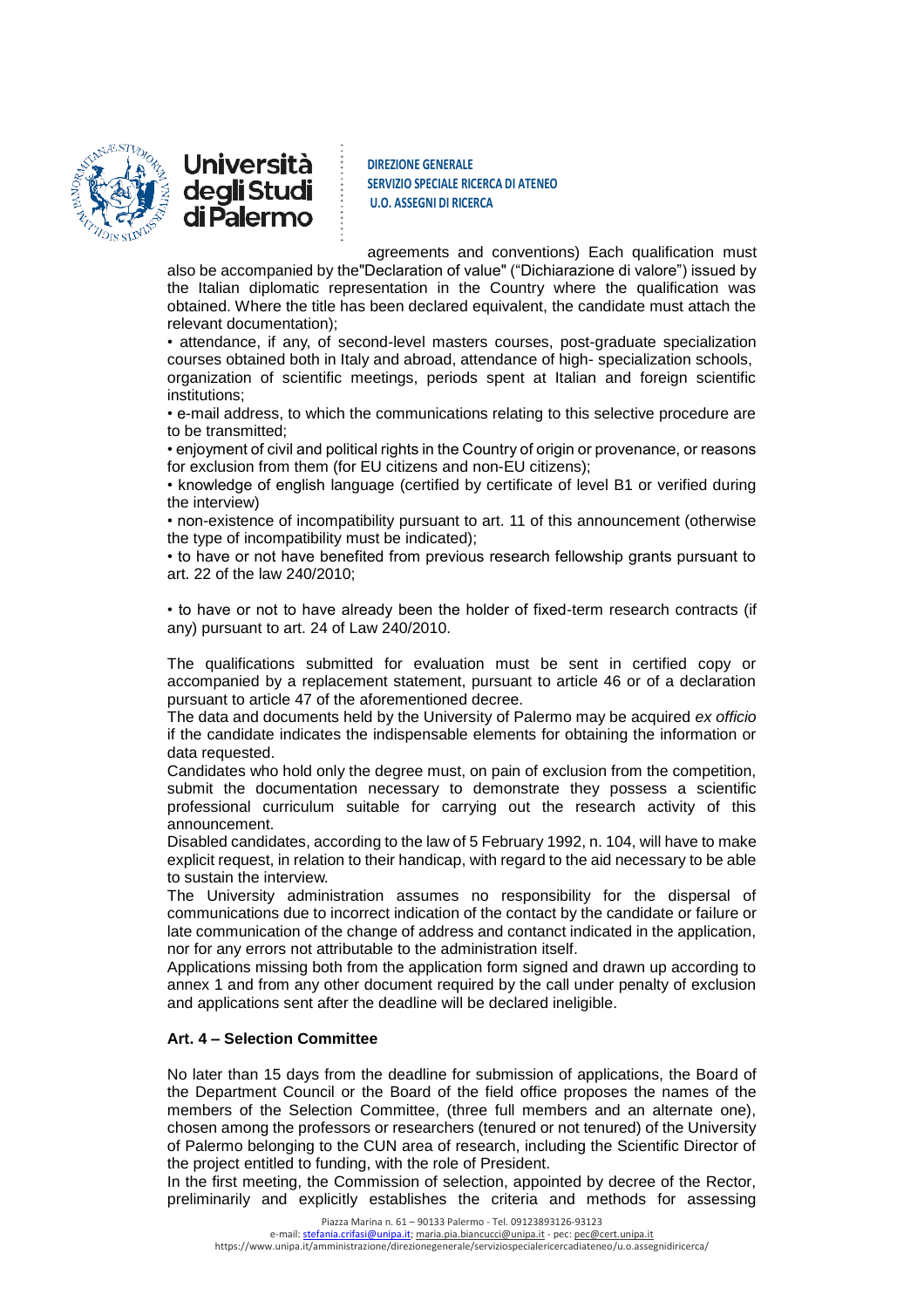



qualifications and the conduct of the interview. Subsequently, after having received the documentation of the candidates from the office and having examined the list of the

candidates, it inserts, during the second meeting, a declaration showing that the commissioners are not in a relationship of kinship or affinity up to the fourth degree included, among them and with the candidates and that therefore there are not the causes of abstention referred to in articles. 51 and 52 of the Civil Procedural Code.

Then it proceeds to the evaluation of the qualifications and the attribution of the relevant score, which is communicated to the candidates before the date of the interview.

The Committee must complete the work within a maximum period of 60 days from receipt of the candidates' applications; it performs a comparative evaluation of the candidates based on the examination of the qualifications submitted by the same and an interview and draws up appropriate minutes according to the current selection regulations.

The judgment of the Commission is unquestionable on the merits.

### **Art.5 - Selection**

The selection is carried out through the evaluation of academic qualification and interview. Up to 70 points may be awarded to qualifications and up to 30 points to the interview. To be admitted to the interview, candidates must achieve at least 40 points out of 70 points for the qualifications. The interview is considered passed by candidates who have achieved at least 10 out of 30 available points.

### **Art.6 - Evaluation**

The Committee will attribute the evaluation, expressed out of 100, according to the following criteria:

### **Titles**

• up to 60 points for documented scientific activity according to the Unipa procedures for determining the status of active University researcher; theses and doctoral theses are excluded;

• up to 10 points for other qualifications (second level University master courses, postgraduate specialization courses obtained both in Italy and abroad, attendance of higher education institutions, organization of scientific meetings, periods spent at Italian and foreign scientific institutions).

The Commission will be able to evaluate, as preferential qualifications: PhD in economics, statistics, bio-ecological and / or geological disciplines, marine biology, marine ecology, environmental science, earth and sea sciences, oceanography,

predictive modeling and related disciplines. Experience and skills gained in the sectors related to the analysis of data relating to marine resources. Proficiency in use of R & GIS

Interview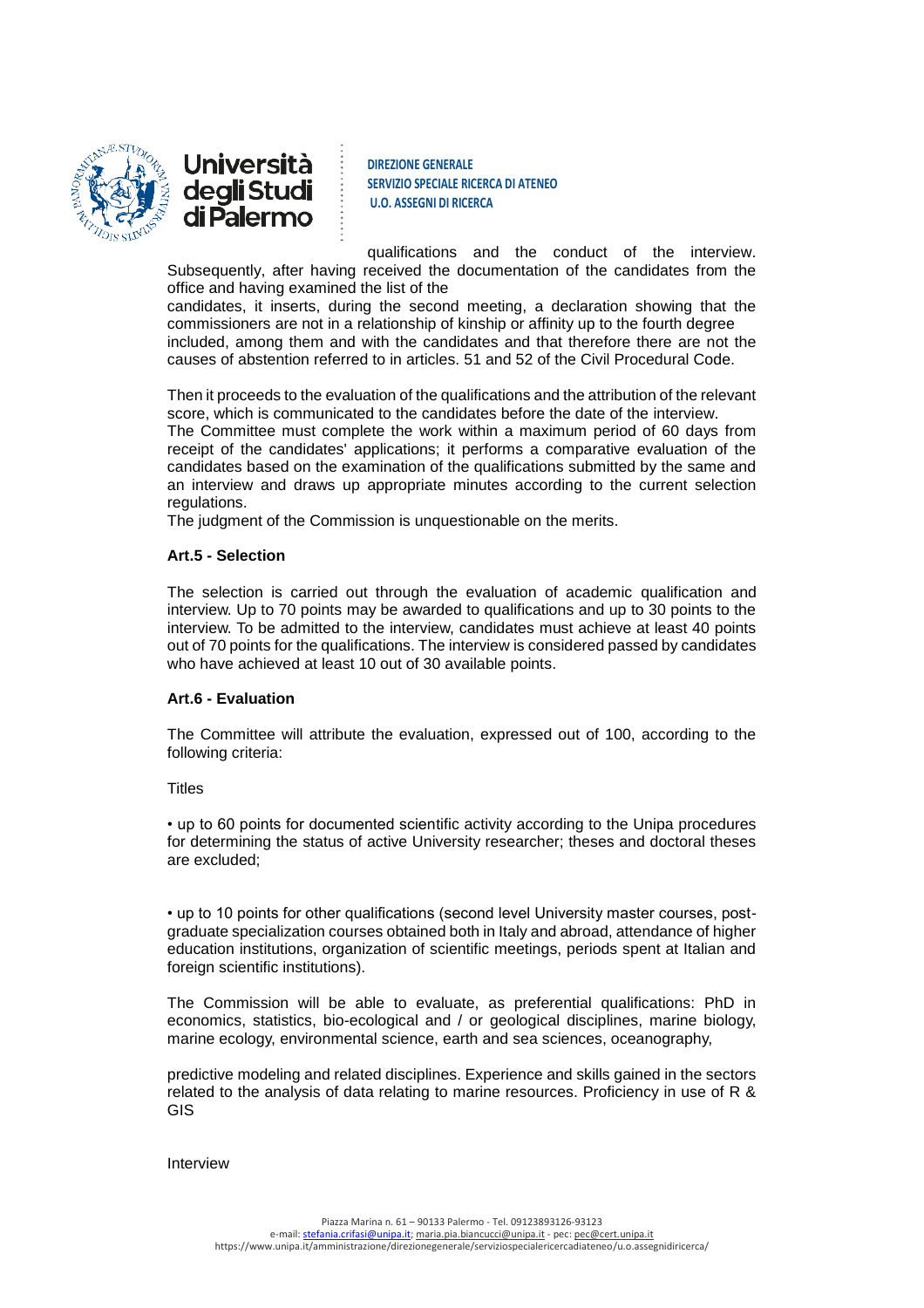



Up to 30 points might be awarded for the interview, based

on the discussion of the candidate's scientific production and aiming at ascertaining the level of scientific knowledge with respect to the research program of the research fellowship grant as well as the knowledge of the foreign language (for candidates who do not hold the level B1 certificate).

## **Art.7 Interview and ranking**

The place, date and time of the interview will be communicated at least 20 days before in the most appropriate manner to the candidates who, at the time of submission of the application do not enclose a declaration attesting to waive the legal terms of notice. Candidates must bring at the interview a valid identification document.

At the end of each interview session, the Committee will exhibit at the examination site the list of the examined candidates with the indication of the mark awarded to each one.

The interview will be public.

The Committee will post up the ranking of merit in descending order, adding the score of the qualifications to that of the interview.

The PhD, or a Medical Graduate School degree, for specific sectors, accompanied by appropriate scientific production, will be considered an advantage for the attribution of the research fellowship grant.

With equal merit, the candidate with a minor age will be preferred.

The Committee will complete its work and transmit the minutes, signed by each member, and all the relevant documents to the Servizio Speciale Ricerca di Ateneo - UO "Assegni di Ricerca" for further requirements.

The selection proceedings and the relative ranking of merit will be approved by decree of the Rector, and will be published, for a period of thirty days, on the official board of the University of Palermo.

### **Art.8 (Stipulation of the contract)**

The research grant is established following the stipulation with the University of Palermo of an intellectual work contract pursuant to articles 2222 and following of the Civil Code.

The contract must be signed by the winner with a digital signature which must be affixed in PadES mode.

The contract may provide for possible penalties in case of non-compliance with contractual obligations.

The activity of the research fellow should not be considered, in any case, a subordinate employment activity. Grants do not give rise to rights regarding access to the staff roles of Italian universities.

The winner is required to present himself for the stipulation of the contract within fifteen days of the convocation.

Failure to comply with this term will result in the loss of the right to the research grant. In the case of particular, justified and documented motivations, the stipulation of the contract may be postponed beyond fifteen days but, in any case, for a period not exceeding sixty days from the convocation date; the only exception consists in the possible requests for extension for pregnancy and puerperium, or serious and documented infirmity.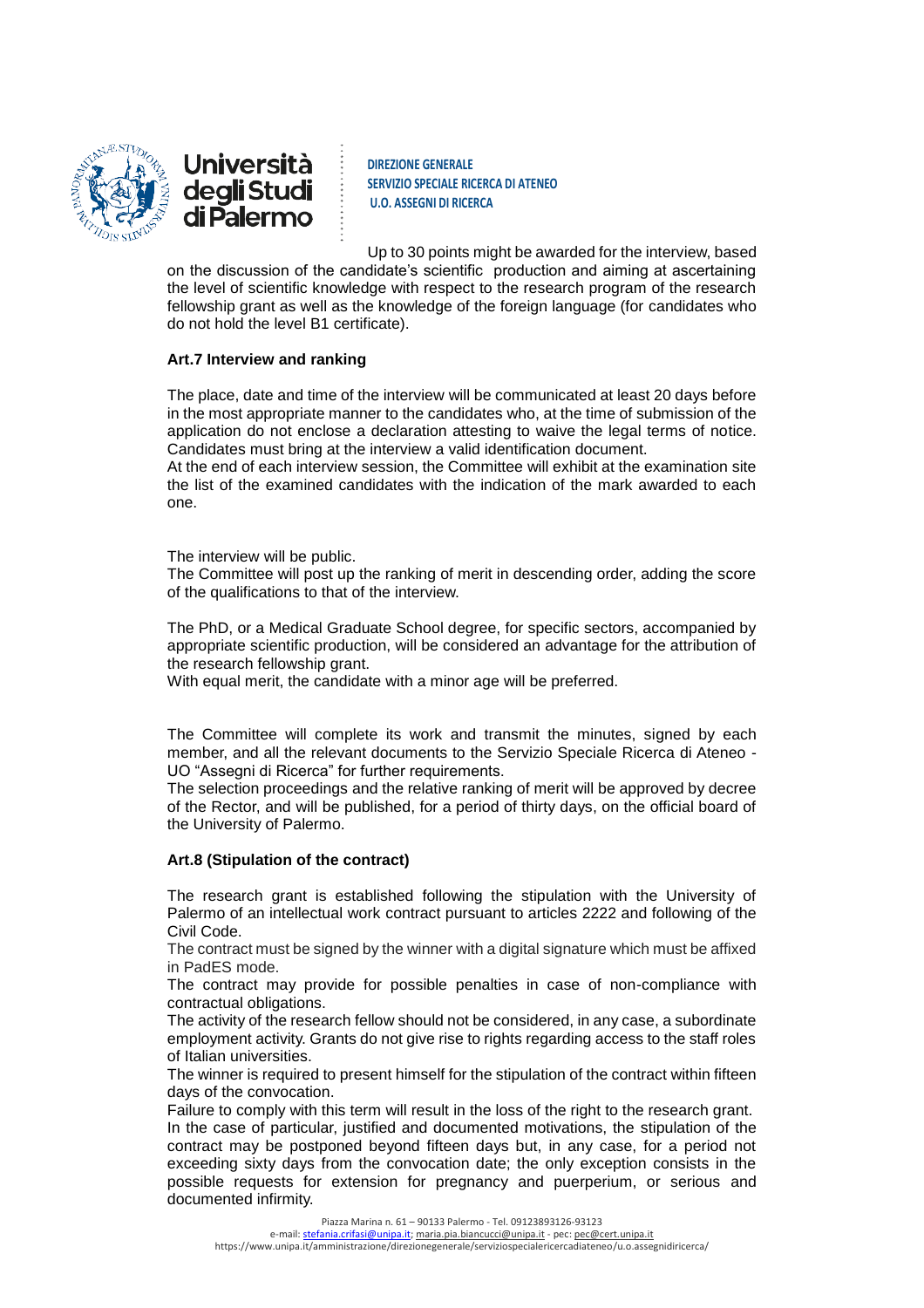

**DIREZIONE GENERALE SERVIZIO SPECIALE RICERCA DI ATENEO U.O. ASSEGNI DI RICERCA**

The winner or the holder of the grant can also obtain the

postponement or suspension of the the grant for a period not exceeding one continuous year in the following cases:

a) for the mandatory year of training for teaching at schools on a motivated request, with the consent of the Scientific Responsible of the project and of the Department to which the research project relates (following the Academic Senate deliberation in the session of 30 October 2001)

b) for the activation of scholarships granted by national or foreign institutions permitted by current legislation

The winner of the research fellowship grant is required to self-certify any changes made to the points referred to in art. 3 of this announcement, before signing the contract.

# **Art. 9 (Service)**

The winner is required to start the research activity the first day after the signature of the contract.

The beginning of the activity is documented by the Director of the Department in which the person concerned must carry out his/her collaboration by sending a statement to the Servizio Speciale Ricerca di Ateneo – U.O.Assegni di Ricerca. For non-EU citizens the grant will start afterobtaining the entry visa for scientific research and from the very beginning of the research activity.

# **Art. 10 (Activities and evaluation of the research fellows)**

The methods and characteristics related to the research, in accordance with the aims of the project, will be established in the contract.

The holder of the research grant:

• carries out the research activities foreseen by the contract, previously declared by the Department Board compatible with its own research programs;

• may participate in university research groups and projects, regardless of the funding body;

• can take part in all the activities planned by the Department or by the field office for the promotion of research and the dissemination of results;

• can be part of the examination Boards, being already expert in the subject for the teachings of the scientific-disciplinary field of reference, at the request of the scientific tutor of the research fellow and after the presentation of the proposal drawn up in accordance with art.2 of the regulations for the appointment of scholars;

• can perform university teaching assignments conferred through contracts;

• may perform a limited supplementary teaching activity (maximum 20 hours per year) with authorization from the Tutor, if assigned by the Board of a Degree Course;

The Department or field office must provide the research fellow with the necessary support for the realization of the research program, guaranteeing access to the equipment, the necessary resources and the needed technical - administrative services.

The research fellow must carry out his/her research activity within the University facilities, according to the research program. Any research activity outside the University, provided that it is consistent with the research programs and objectives

assigned to the grant holder, must be proposed by the Tutor and approved by the Board of the Department or of the field office.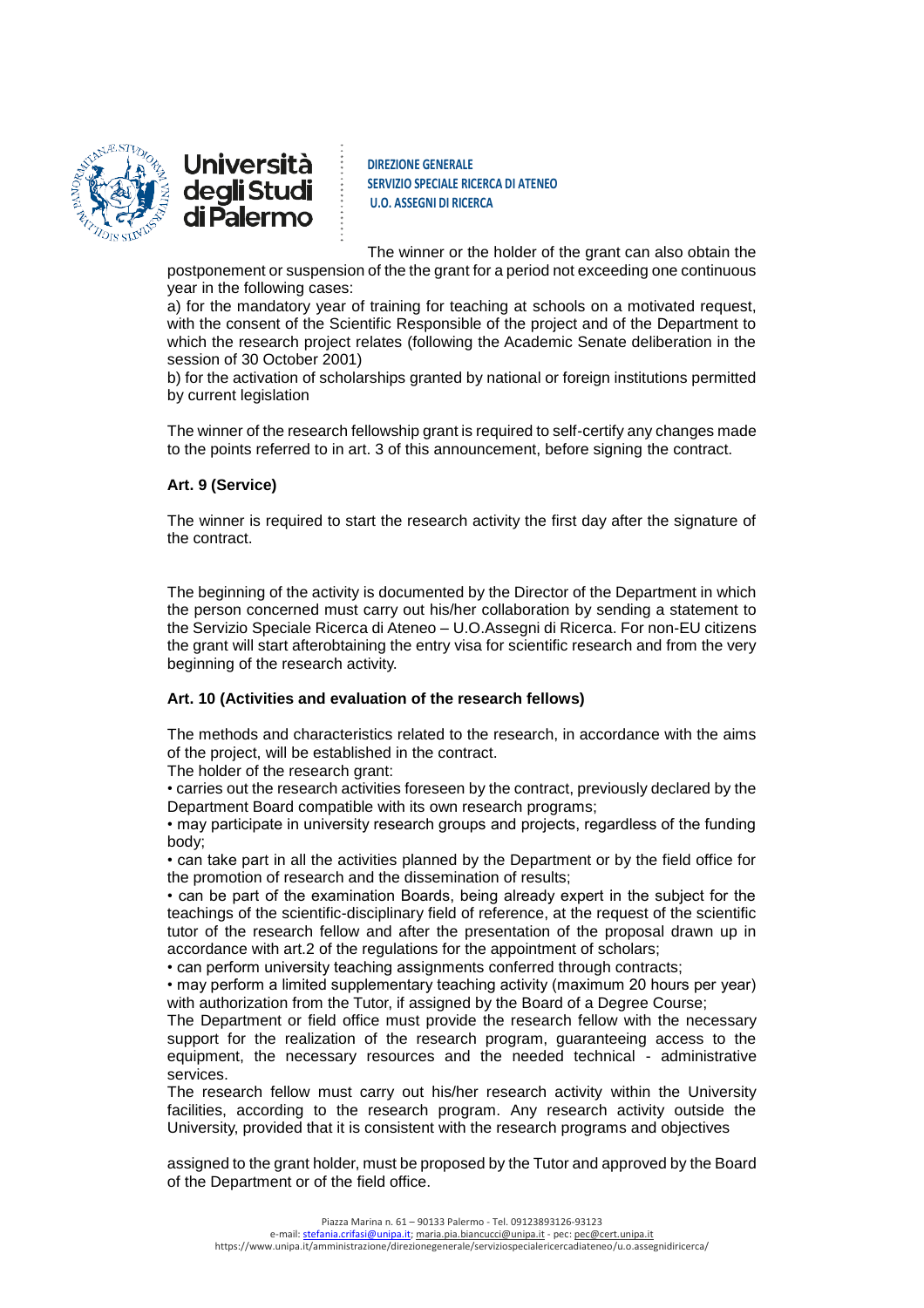

**DIREZIONE GENERALE SERVIZIO SPECIALE RICERCA DI ATENEO U.O. ASSEGNI DI RICERCA**

Any renewal of the research grant will be authorized, upon motivated request of Board of the Department or of the field office, by the University Board of Directors, after verification of the availability of funding for the same research activity and subject to the positive evaluation by the Scientific Director of the project of the research activity carried out by the research fellow, certifying the need for the continuation of the fellowship grant for the completion of the research.

At the end of the period covered by the research fellowship grant, and in any case at the end of the research activity before the pre-established deadline, the research fellow must send to the Servizio Speciale Ricerca di Ateneo a report on the activity carried out, countersigned by the Tutor or the Scientific Director/Contact person, accompanied by the evaluation expressed by the Board of the Department or of the field office in relation to the objectives set and accompanied by the relevant scientific production.

# **Article 11 (prohibition of cumulation, incompatibility, interruptions)**

The following categories cannot be holders of a research fellowship grant:

a) the permanent employees of universities, institutions, public research and experimentation bodies, ENEA, ASI, as well as of institutions whose scientific advanced diploma has been recognized as equivalent to the Ph.D. qualification pursuant to article 74, fourth paragraph, of the Decree of the President of the Republic July 11, 1980, n. 382, unless termination of the relationship due to voluntary resignation in the case of attribution of the grant;

b) those who have a degree of kinship or affinity, up to and including the fourth degree, with a professor belonging to the Department to whom the grant has been assigned or to the structure publishing the call or with the Rector, the General Manager or a member of the University Board of Directors.

### The grant is individual.

The grant cannot be cumulated with any scholarships, with the exception of those granted by national or foreign institutions useful for integrating, with stays abroad, the research activity of the research fellows.

The holder of the grant cannot participate in 1st and 2nd cycle degree courses, university master courses, PhD courses with scholarship or medical graduate schools, in Italy or abroad; employees of public administration must put themselves on leave, before accepting the research fellowship grant.

Private employees, even if part-time ones, cannot benefit from research fellowship grants.

The holders of research fellowship grants cannot participate to university master courses.

Self-employment and occasional collaboration activities are compatible with the research grant only if previously authorized by the Board of the Department or of the field office, upon acquisition of the motivated opinion of the Tutor and provided that the further activity does not prejudice the regular conduct of the research activity.

The total duration of the research fellowship, including any renewal, cannot in any case exceed six years (DL 31.12.2014 n.192, converted into Law n.11 of 27.02.2015), excluding the period in which the fellowship coincided with a PhD course, within the maximum limit of the legal duration of the relevant course.

The total duration of the research fellowship or of non tenured university researcher contracts, also intervening with other public, private or distance-education universities, as well as with public research and experimentation bodies, ENEA and ASI it cannot in any case exceed twelve years even if non-continuous.

The periods spent on maternity leave or on leave for health reasons according to current legislation are not taken into account for the purposes of the duration of the aforementioned contracts.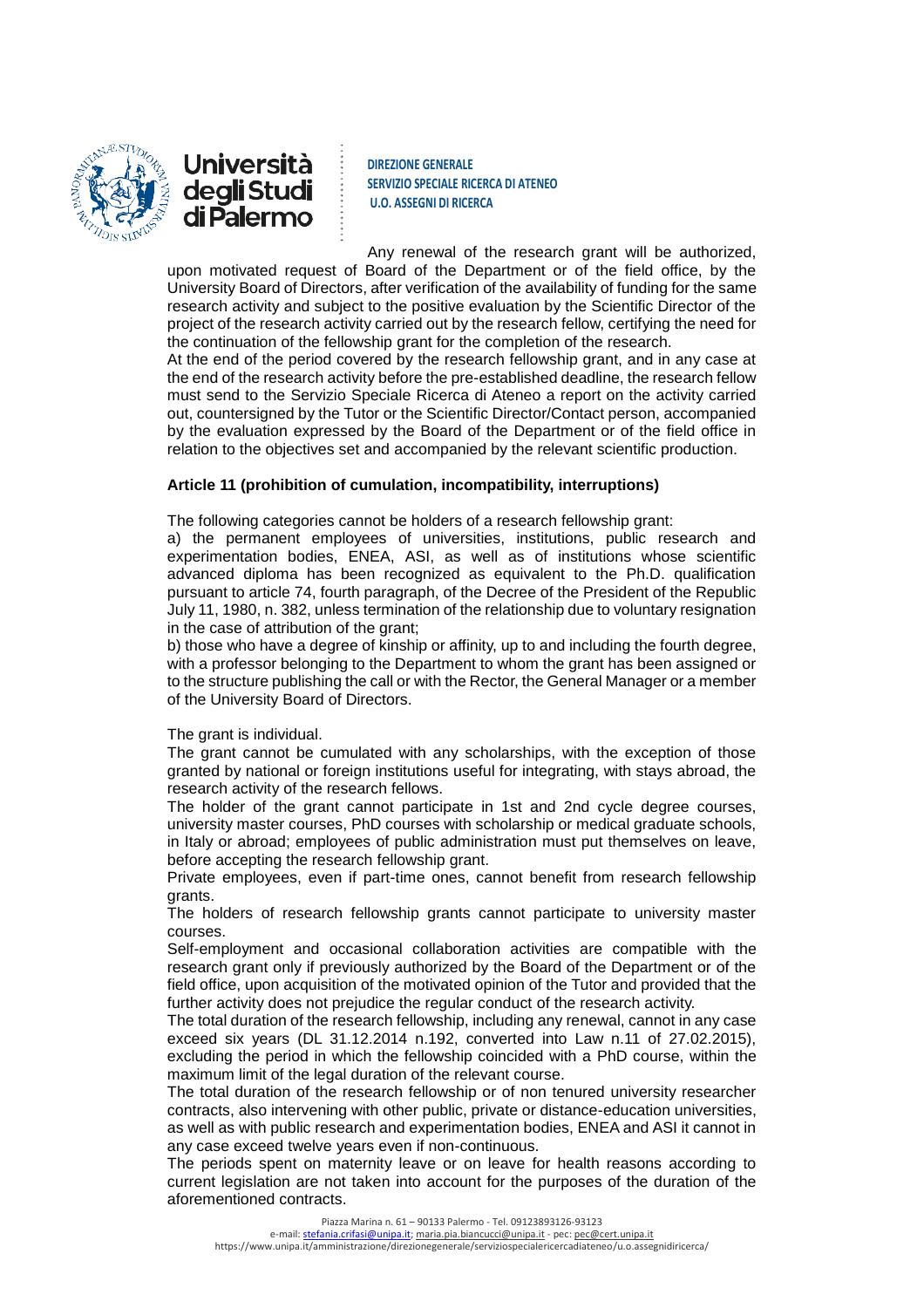

**DIREZIONE GENERALE SERVIZIO SPECIALE RICERCA DI ATENEO U.O. ASSEGNI DI RICERCA**

The research activity and the grant can be suspended, provided that the duration of the fellowship cannot be reduced due to the following

suspensions, for:

• mandatory maternity leave and parental leave;

• severe illness;

# **Art.12 (termination of the grant and voluntary resignation)**

In cases of serious non-compliance, reported by the Board of the Department, the contract can be immediately terminated by resolution of the Academic Senate, after hearing the interested party.

The revocation is automatic in the following cases:

- failure to start the activity within the established term;
- unjustified suspension of the activity for a period longer than fifteen days;

• serious violation of the incompatibility regime;

In case of withdrawal from the contract, the holder of the grant is required to give thirty days' notice.

In the event of failure to give notice, the Administration will withhold or recover from the holder of the grant an amount corresponding to the remuneration for thirty days.

The winners of public selections that give rise to the placement in the roles of university personnel are not subject to the obligation of thirty days' notice.

# **Article 13 (Taxes, social security and insurance)**

As established by art. 22 paragraph 6 of Law 240/2010, the provisions of art. 4 of the Law of 13 August 1984, n.476 and subsequent amendments and additions, as well as, in matters of social security, those pursuant to art. 2, paragraphs 26 and following, of the law of 8 August 1995, n. 335 and subsequent modifications do apply to research fellowship grants.

With respect to mandatory maternity leave for checks, the provisions of the Ministry of Labour and Social Welfare Decree of 12 July 2007, and, with regard to sick leave, article 1, paragraph 788, of the law of 27 December 2006, n. 296 and subsequent modifications are applied.

During the period of mandatory maternity leave, the indemnity paid by the INPS pursuant to article 5 of the aforementioned decree of 12 July 2007 is integrated by the University up to the total amount of the research fellowship grant.

The University provides to the holders of the research fellowship grant the insurance coverage for accidents and civil liability towards third parties in carrying out the research activity.

The amount of the relative premium is deducted from the grant.

Health care insurance is the responsibility of the researcher without any intervention by the University.

# **Art.14 - Substitutions**

In case of non-completion of the research fellowship period by the winner of the selection process, it will be possible to call the following in the ranking if the contract